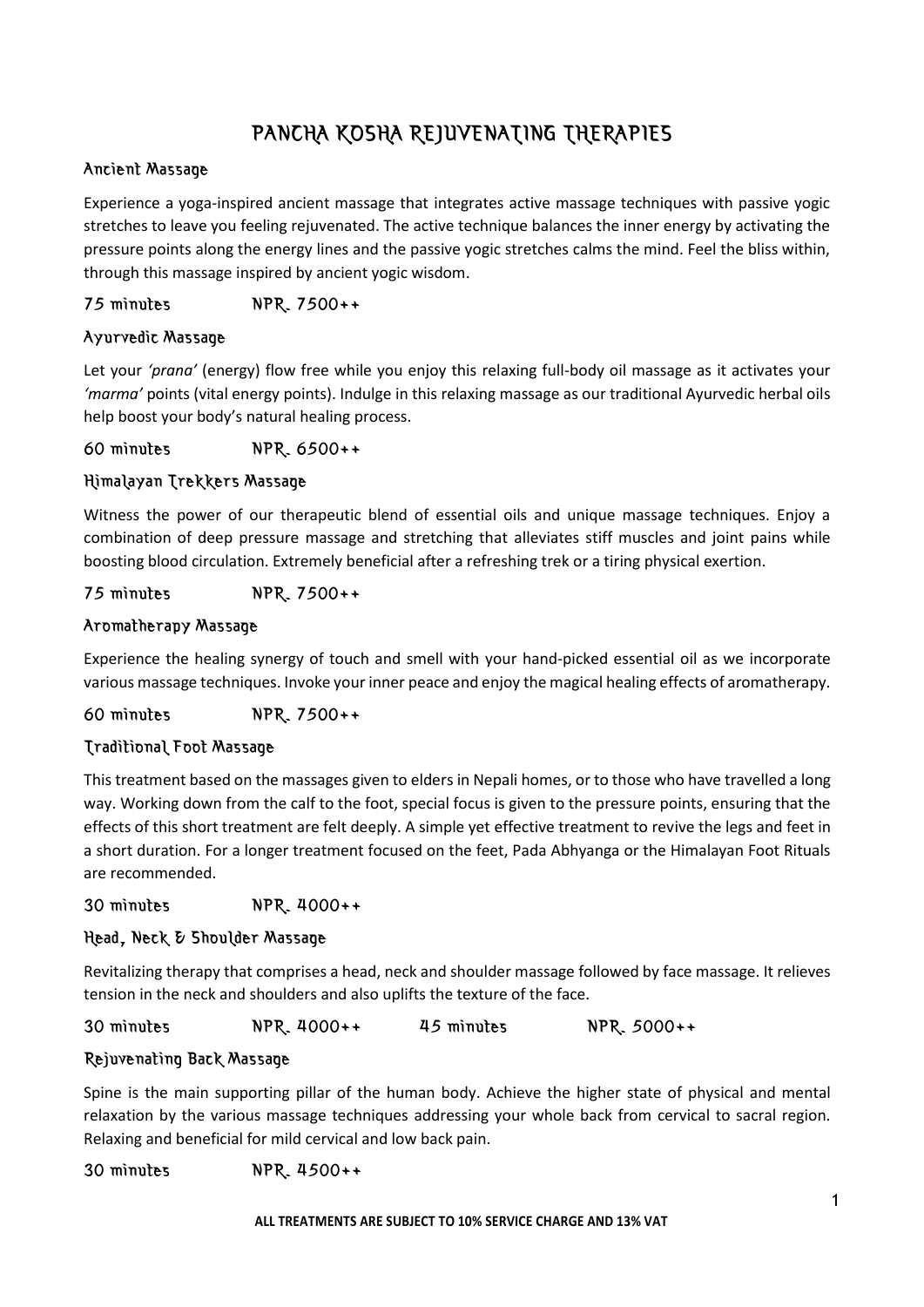## PANCHA KOSHA AYURVEDIC THERAPIES

#### Shiro-Abhyanga

This unique head massage is derived from Ayurveda, the ancient science of life. Invigorating and moisturizing the scalp, it promotes hair growth, restores the natural smoothness of the hair fibers and reduces dandruff. The treatment can also be effective for cranial nerve disorders. The oil therapy helps relieve stress from the head, neck and shoulders, while the head massage induces a state of calm and promotes higher levels of concentration. Various 'marma' points (vital energy points) are carefully activated de-stressing the whole body and leaving you feeling elated.

60 minutes NPR. 6500++

## Pada-Abhyanga

A stimulating and soothing massage of the legs, feet and ankles. Feet being the seat of meridians, marma points and nerve endings, they are the key to the healing of the entire body. The feet are also linked to eyesight, and thus foot therapy can be beneficial for vision. This deeply relaxing treatment uses warm herbal oil to massage the feet and the lower limbs to restore energy within the body and rebalance body, mind and spirit.

60 minutes NPR. 6500++

#### Shirodhara

Originating from the combination of the Sanskrit words 'shiro' meaning head and 'dhara' meaning flow, Shirodhara is an ancient Ayurvedic healing practice performed in Asian region for centuries. Indulge in a gentle head massage followed by pouring of warm medicated oil over the forehead that gently reaches the scalp and hairs. Perfect to calm the nerves, harmonize 'vata' constitution and purify the mind; allow your senses to feel the higher state of meditation and relaxation. Shirodhara is highly recommended for anyone suffering from sleeping disorders.

60 minutes NPR. 12000++

#### Udvartana

This invigorating and revitalizing treatment draws on the rich body of knowledge called Ayurveda. The treatment begins with a soothing herbal body scrub mixed with oil. This is followed by an energetic and intensive massage, using powder made with skin-rejuvenating herbs, and then oiling of the body. This is a deeply penetrating treatment of the muscles, tendons and hypodermic fat layer, encouraging the reduction of cellulite. Due to its cleansing, nourishing and firming aspects, Udvartana improves the state of the skin and leaves it shining and rejuvenated. As a whole, the treatment will leave you feeling toned, soft and refreshed.

60 minutes NPR. 10000++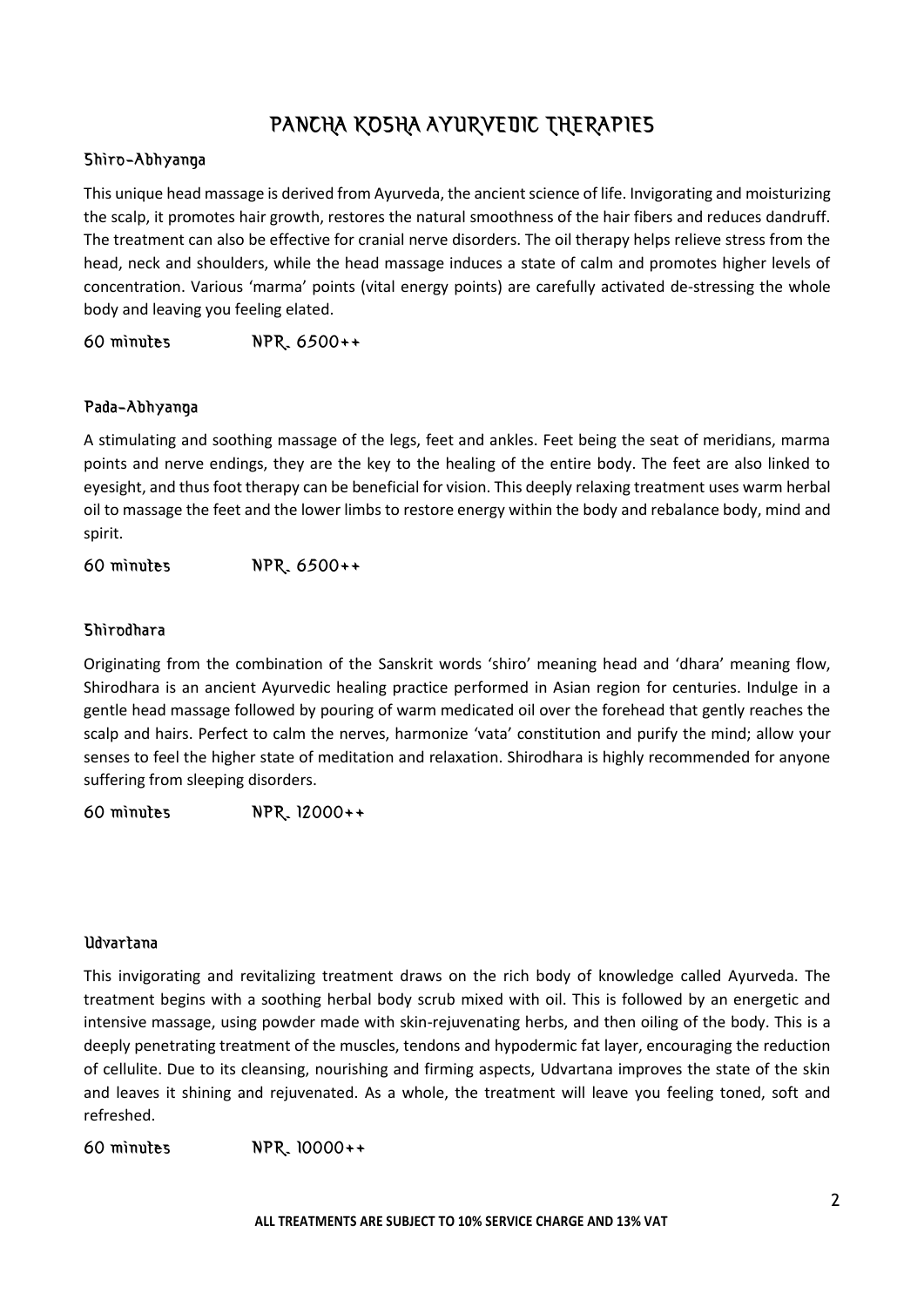## PANCHA KOSHA AYURVEDIC THERAPIES

#### Nasya

Revitalize your 'prana' (life-force) entering the body through the breath taken from the nose by cleansing the nasal passage. Nasya therapy helps to correct the disorders of 'prana', which can affect the higher cerebral, sensory and motor functions. Gentle massaging of the 'marma' (vital energy points) around sinus areas removes the toxins through the nasal passage. This is especially beneficial for anyone suffering from regular headaches, sinus problems or common cold.

45 minutes NPR. 6000++

## Kati-Vasti

A time-honored intensive treatment highly recommended for relieving fatigue of the upper or lower back. Kati-Vasti involves the application of dough rings made from gram flour onto the spot of pain or discomfort. Warm oil is poured into the rings, allowing it to permeate the trouble-spot. The deep fomentation of the oil radiates through the muscles, releasing tension and stiffness. This treatment alleviates low backache and spinal disorders. It helps to increase blood circulation, strengthen the muscles and connective tissues, and lubricates the joints to keep them flexible and pain free.

60 minutes NPR. 8000++

## Janu-Vasti

A similar process to Kati-Vasti, but focused on the knees. Janu-Vasti treatment strengthens the muscles and connective tissues linked to the knees and can reduce knee pain. Useful for anyone suffering knee sprain, arthritis or degenerative diseases of the knee.

60 minutes NPR. 8000++

## Griva-Vasti

A similar process to Kati-Vasti, but focused on the cervical (neck) region. It is beneficial for anyone facing conditions related to cervical spondylosis, tension neck syndrome and neck pain.

60 minutes NPR. 8000++

## Mukha-Lepa

During this luxurious facial treatment, a customized herbal paste is massaged onto the face. This personalized face-pack contains different rejuvenating herbs that exfoliate and nourish the skin, leaving it soft and clear. The effect of oil massage relaxes the body and mind, and improves elasticity of the skin. The treatment also tones the skin and helps to avoid pigmentation and discoloration. Can be helpful in treating sunburn-related conditions.

60 minutes NPR. 8000++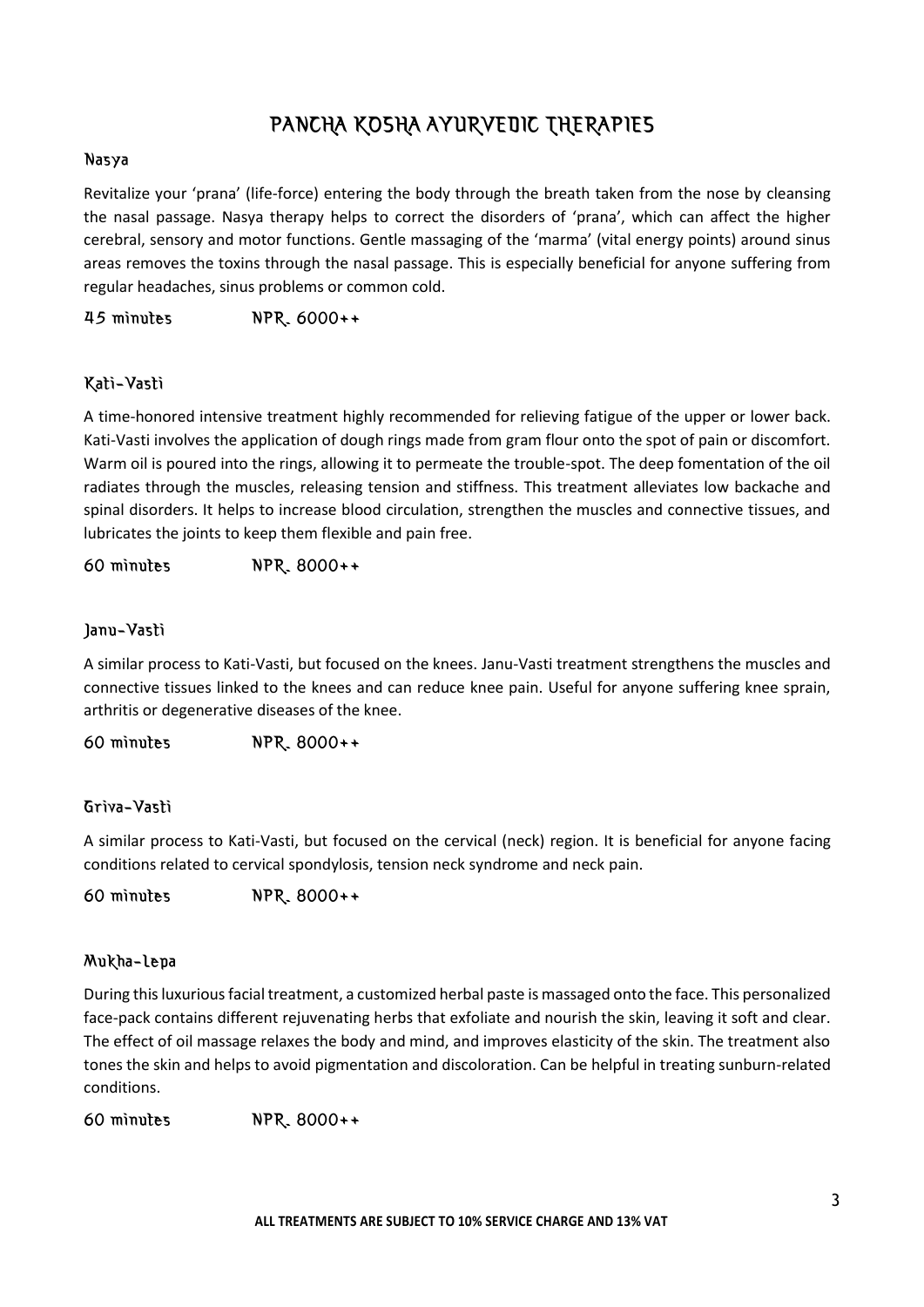# PANCHA KOSHA BODY CARE

## Hot Stone Therapy\*

The healing touch of stones and BUDDHIST MANTRAS of Himalayan Hot Stone therapy creates a natural balance in the body. The healing power of stones is derived from the holy river in Nepal starting from the lap of Himalaya flowing to the Terai belt. This deeply warming and soothing therapy can be used therapeutically or purely for relaxation. The heat from the stones deeply penetrates the muscular structures and releases tensions and toxins and sedates the body system. The Buddhist Mantras engraved in the body brings positive energy in the body. These Mantras are engraved differently for different energy points in the body. The heating system brings natural balance, reduces pain and relaxes the body.

This unique hot stone therapy uses sacred stones that come from the holy Kali Gandaki River in Nepal. The hot stones are placed over specific *marma* points which releases vital energy from these points, thereby promotes the healing. Feel and experience the energy sacred Himalayan stones.

120 minutes NPR. 15000++

## Reflexology Foot Massage

The goal of reflexology is to trigger homeostasis ‐ a state of equilibrium or balance in the body. Relaxation is the first stage of normalization. When the body is relaxed healing is possible.

45 minutes NPR.5500++

## Aroma Therapy Facial

Provides holistic benefits essential for radiant healthy skin. This cleansing and relaxing facial is created to suit your skin's rebalancing needs by using aromatic herbal preparation. An uplifting sensory experience of natural skin care and total pampering.

75 minutes NPR.8500++

#### Invigorating Steam Bath

Steam baths have a long history in Vedic literatures. This treatment is believed to de-stress, detoxify and rejuvenate the body along with alleviating various health conditions, in particular skin, muscular and neurological disorders.

25 minutes NPR. 3000++

**\* Subject to availability of therapist and a day advance booking may be required.**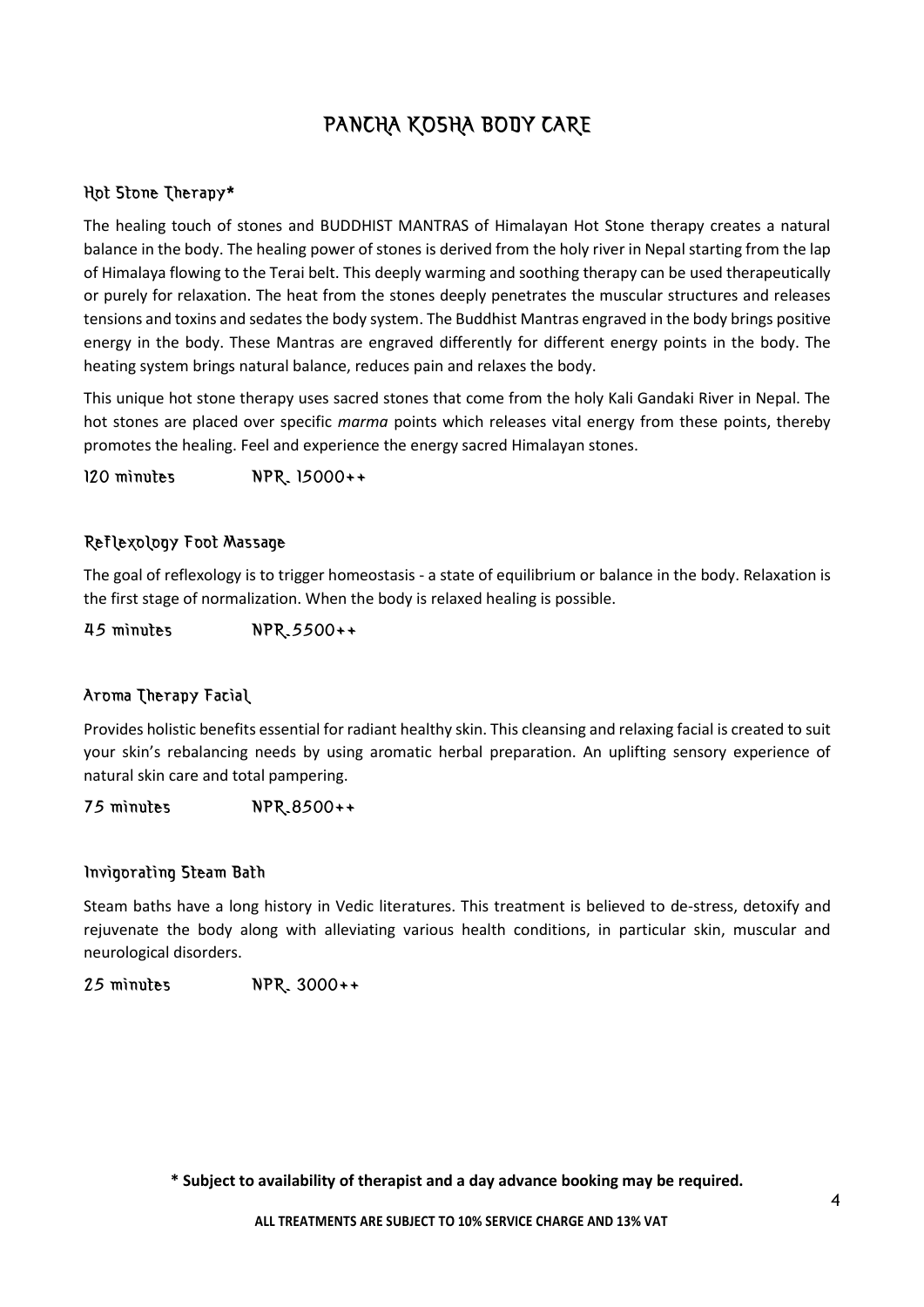## PANCHA KOSHA COMBINATIONS

## Body Harmony

Relax and revive with this harmonious combination: A one hour and 15 minutes massage (choose from Ancient, Himalayan Trekkers, Ayurvedic Massage) and a revitalizing steam bath.

105 minutes NPR. 10000++

## Revive\*

An invigorating body massage of 75 minutes duration for a true mind and body revival followed by replenishing bath soak with the unique combination of bath salt and essential oil to ease muscle strain and renew energy.

105 minutes NPR. 10000++

## Indulgence\*

An aromatherapy full body massage ideal for soothing nervous tension and relieving stress. Concludes with a milky bath that will leave your skin radiant and moisturized.

120 minutes NPR. 13000++

## Wellness Journey\*

Begin your wellness journey with an aromatherapy massage to cleanse the body and boost the immune system. The journey is continued through a steam bath infused with different aromas to stimulate and detoxify the circulatory system and release toxins. Complete your wellness journey with a personalized aromatherapy facial customized for your skin type, for release and revival.

150 minutes NPR. 16000++

## Himalayan Foot Rituals

Discover tranquility and relaxation with our specially designed Himalayan foot rituals. Treatment includes foot bath and scrub, foot and leg massage.

75 minutes NPR. 8000++

**\* Subject to availability of therapist and a day advance booking may be required.**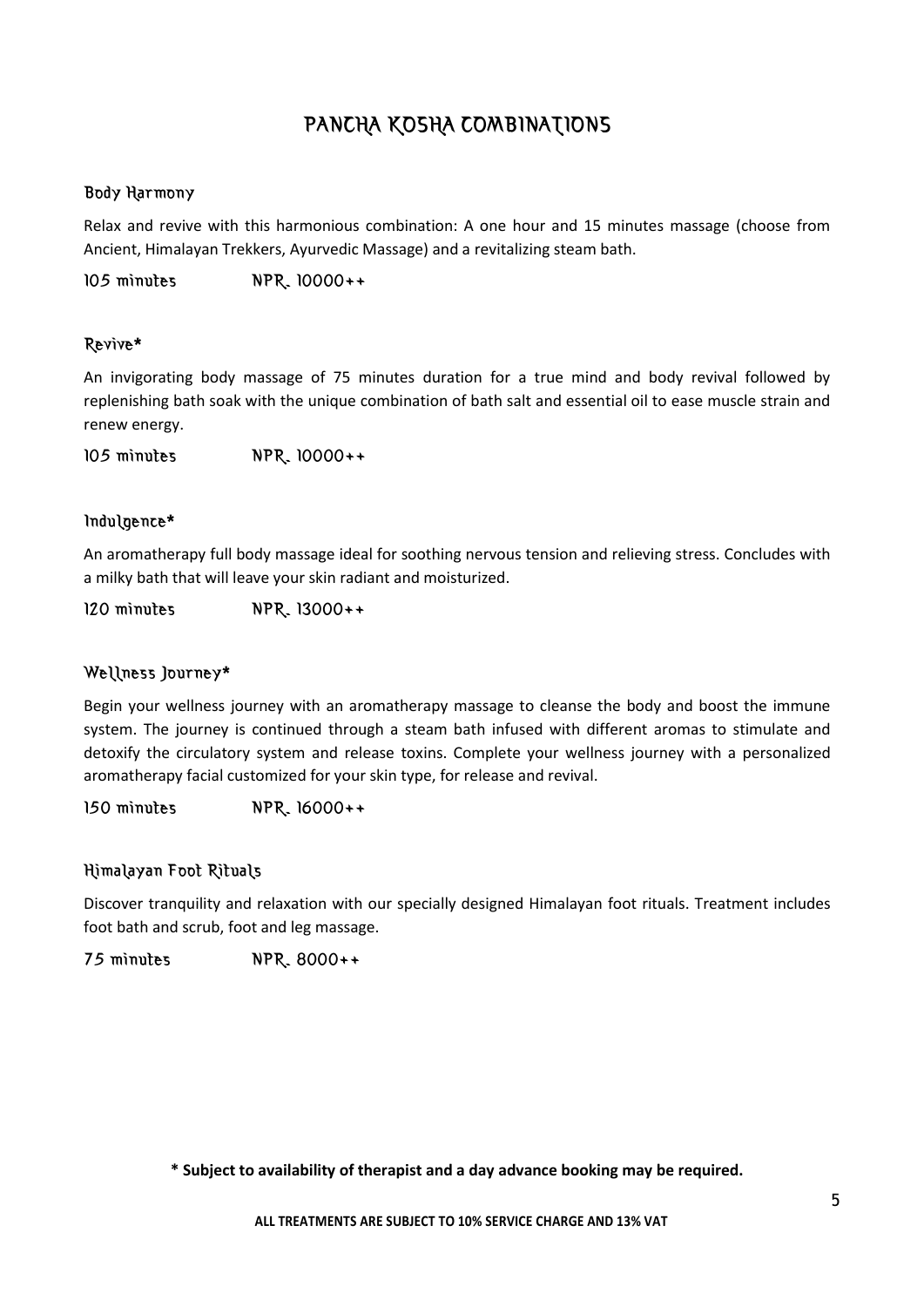# PANCHA KOSHA SIGNATURE THERAPIES

## Pancha Kosha Himalayan Singing Bowl Therapy\*

Experience the healing properties of the singing bowl, an ancient practice unique to the Himalayan region. Singing bowl therapy is believed to be able to remove negative energies, greatly reduce stress and bring our internal organs into proper harmony. This therapy is also effective in activating and balancing the chakras, which, according to Hindu and Buddhist philosophies, are the energy centers of the body. Magnetic resonance imaging (commonly known in modern science as MRI) shows that the organs of the human body each vibrate at specific frequencies when



healthy, and disturbed frequencies when sick. The singing bowl is renowned to have the ability to bring these frequencies into balance and thus to restore health.

Singing bowls are today used worldwide by health and wellbeing professionals including oncologists, psychotherapists, massage therapists and others. It is used to aid meditation and also for music, both within and outside of spiritual and religious practices.

60 minutes NPR. 7700++

## Pancha Kosha Signature Facial

Based on an exclusive combination of natural plant extracts and herbal ingredients from the Himalayan region, this signature facial cleans and exfoliates, uncovers the natural glow of the skin.

90 minutes NPR. 12000++

## Pancha Kosha Newari Massage Therapy

Using age-old Newari techniques, this special signature massage is based on traditional strokes and some movements, with firm pressure and particular emphasis on muscles, bones and joints to relax and revitalize. Using sesame or mustard oil infused traditional herbs such as ajwain seed; fenugreek and camphor are chosen to target each part of the body. This rejuvenating therapy includes an ear massage that helps to restore balance and clear blockages. This special treatment mainly helps to relax the body, increase the suppleness of the joints, and to soften and moisturize the skin.

75 minutes NPR. 8500++

**\* Subject to availability of therapist and a day advance booking.**